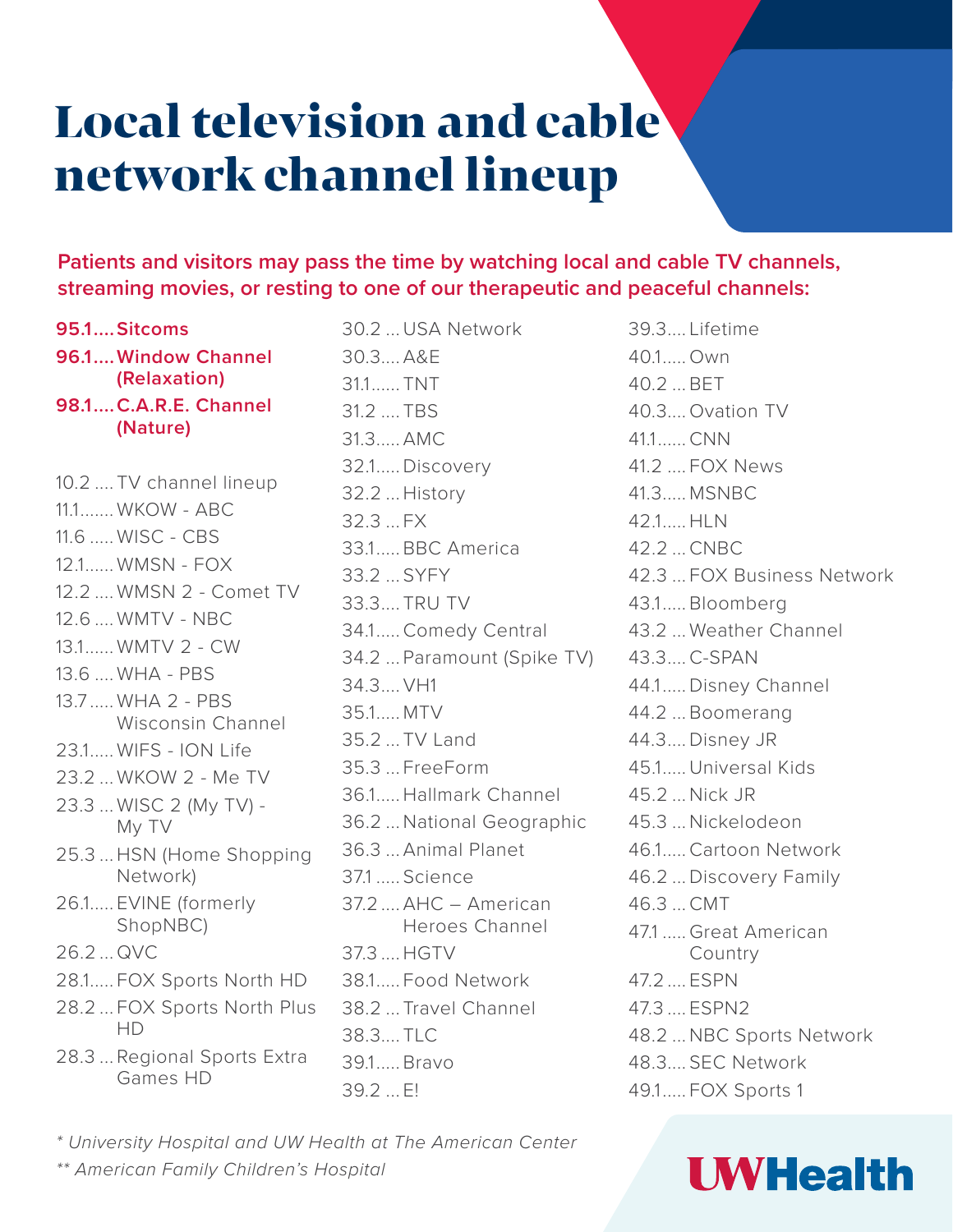# Local television and cable network channel lineup

49.2 ... FOX Sports 2 49.3.... Motor Trend 50.1..... TCM (Turner Classic Movies) 50.2 ...Univision 50.3 ... EWTN 51.1...... Telemundo 51.2 ....Unimas 51.3 ....CNN en Español 52.1..... FXX 52.2 ... MTV2 52.3 ... MTV Classic 53.1.....UP (Uplifting Channel) 53.2 ...National Geo Wild 53.3 ... Smithsonian 54.1..... Viceland 54.2 FYI 54.3 ...Destination America 55.1..... Investigation Discovery 55.2 ... EL REY 55.3 ...Cooking Channel 56.1..... Oxygen 56.2 ... WE TV 56.3 ... POP (formally TVGN) 57.1 ..... Game Show Network 57.2.... LOGO TV 57.3 ....Discovery Life (formally Fit & Health) 58.1..... BET Her 58.2 ... TV One 58.3 ... BBC World News

59.1..... Nicktoons 59.2 ... TeenNick 59.3 ...Disney XD 60.1..... MTV Live 60.2 ... REVOLT 60.3 ... Fuse 61.1...... INSP (Inspiration) 61.2 .... Sundance 61.3 ....Daystar 62.1..... TBN 62.2 ... Lifetime Movie Network 62.3 ... Independent Film Channel 63.1..... Hallmark Movies and Mysteries 63.2 ... BET Soul 63.3 ... PAC-12 National 64.1..... BYU TV 64.2 ... Fox Movie Channel 64.3 ... Impact 65.1.....DIY 65.2 ... MTV U 65.3 ...NewsMax 66.1..... Big Ten Network - National 69.2 ... BeIN Sports 69.3 ... Big Ten Network - Regional 70.1.....CBS Sports network 70.2.... ESPN Classic

73.2.... ESPN Deportes 73.3.... ESPN Goal Line/Buzzer Beater 74.1..... ESPN News 74.2.... ESPNU 74.3.... FOX Deportes 75.1..... Fox Soccer Plus 75.2 ... Fox Sports Atlantic 75.3.... Fox Sports Central 76.1..... Fox Sports Pacific 76.2 ... Golf Channel 76.3.... MLB Network 77.1...... MLB Network Strike Zone 77.2 ....NBA TV 77.3 ....NFL Network 78.1.....NFL RedZone 78.2....NHL Network 78.3.... Olympic HD 79.1..... Outdoor Channel 79.2.... PAC-12 Arizona 79.3.... PAC-12 Bay Area 80.1..... PAC-12 Los Angeles 80.2 ... PAC-12 Mountain 80.3 ... PAC-12 Oregon 81.1...... PAC-12 Washington 81.2 .... SEC2 81.3 .... Tennis Channel 82.1..... TVG 82.2 ...Univision Deportes 82.3 ... Willow

**UWHealth** 

*\* University Hospital and UW Health at The American Center \*\* American Family Children's Hospital*